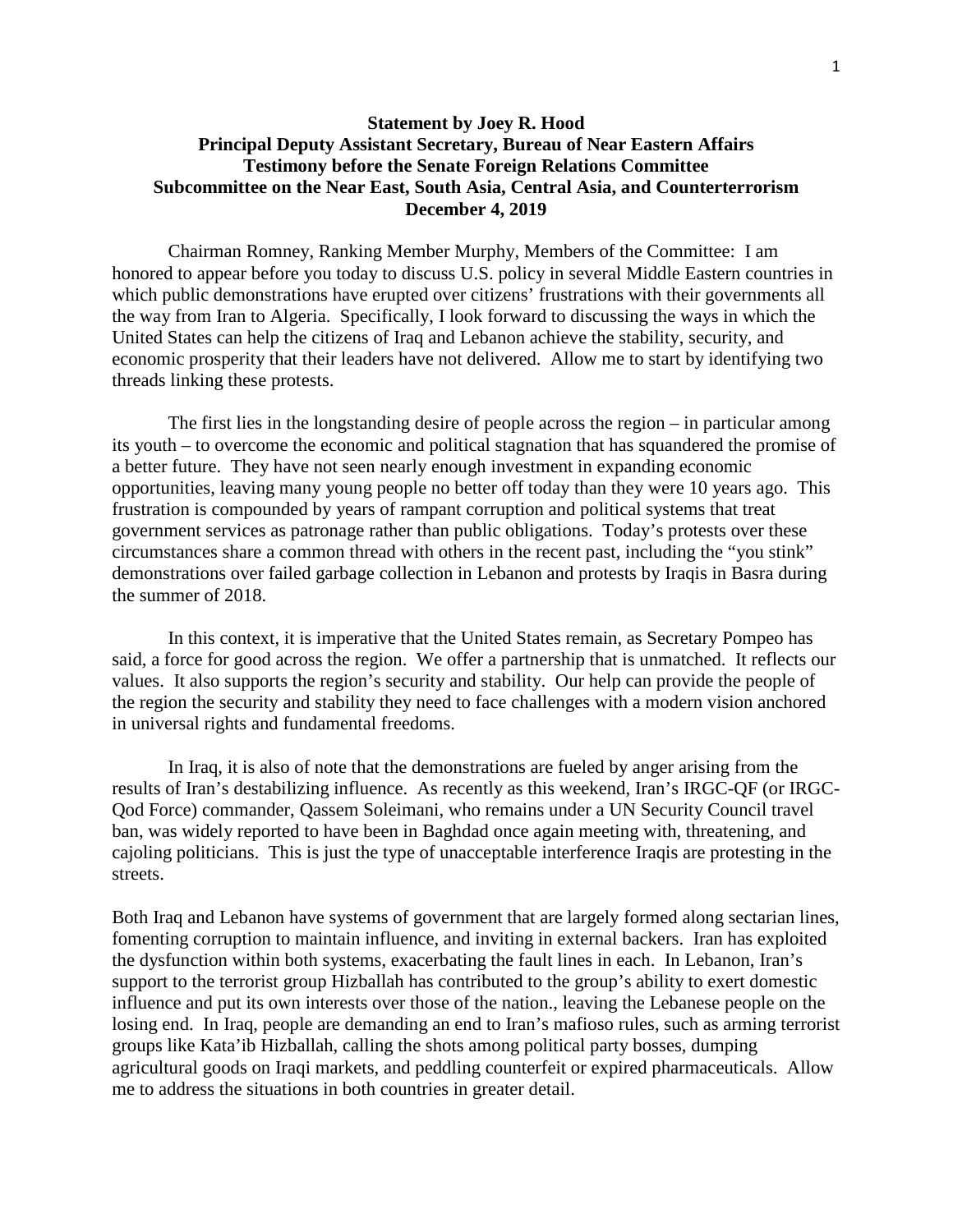For almost two months, Lebanon has experienced an unprecedented popular movement led by ordinary citizens fed up with corruption and ineffective political leaders that have too often put their own interests over their own people. In a country known for its multi-religious character, these protests have been unparalleled in their national character and the way that Lebanese citizens -- across the nation, across sects, and across socio-economic levels -- have become involved. While the demonstrations were at first triggered by an absurd proposed tax on voice-over-internet-protocol calls (such as WhatsApp), it became clear within hours that the tax was just the final straw. Even after the proposal was withdrawn and Prime Minister Saad Hariri announced a package of economic reforms four days later, protesters, skeptical of more empty promises from the very political leaders who failed to deliver for years, remained on the streets and demanded the resignation of his government. Hariri stepped down on October 29, and since then declared that he would return only if he could lead a cabinet of experienced, non-political individuals (often referred to as "technocrats") as the protesters were demanding. Hizballah and its political partners refused, and last week the former prime minister announced he would not seek another term.

Since Hariri's resignation, the government has been in caretaker status, which means it has limited power and cannot pass any of the reforms Lebanon desperately needs to stabilize the economy. The last time Lebanon's political leadership had to form a government it took them nine months. We do not believe the Lebanese people want another drawn-out contest over political spoils. As each day ticks by, the delays demonstrate a determination by the country's political elite, especially the sectarian leaders behind most of the political parties, to protect their own interests and not to serve the interests of the Lebanese people.

We have repeatedly urged Lebanon's political leaders to respond to their people's demands for a properly functioning country through immediate reforms. We are working with key allies and the international community to discuss how we would assist with these reforms to avert a full-blown economic crisis and create the conditions for economic recovery. Until the sectarian leaders that fuel the political parties support real and immediate reforms, Lebanon will go nowhere, whether it has a new government or not.

The United States supports the rights of the brave men and women of Lebanon to meet on their streets and squares to express themselves through peaceful demonstrations without fear of retribution or violence. However, the ability to do that is under constant threat. Over the last two months, the Lebanese Armed Forces (LAF) and Internal Security Forces (ISF) have stepped in to protect protesters from thugs threatening and using violence in an effort to send them home. For example, on November 24, Hizballah and Amal partisans confronted peaceful protesters with violence and sectarian slogans, trying to prod them with old resentments into a new clash that would undermine their demands. Intervention by security personnel stopped the situation from escalating before dispersing both groups with tear gas. None were injured that day, but the pressure from these politically motivated groups to either get protesters off the streets or undermine their demands with an appeal to divisive sectarianism remains a significant threat.

The United States also remains concerned about the role being played by Hizballah, and its benefactor Iran. During these protests, Hizballah, with some echoes from Russia, has tried to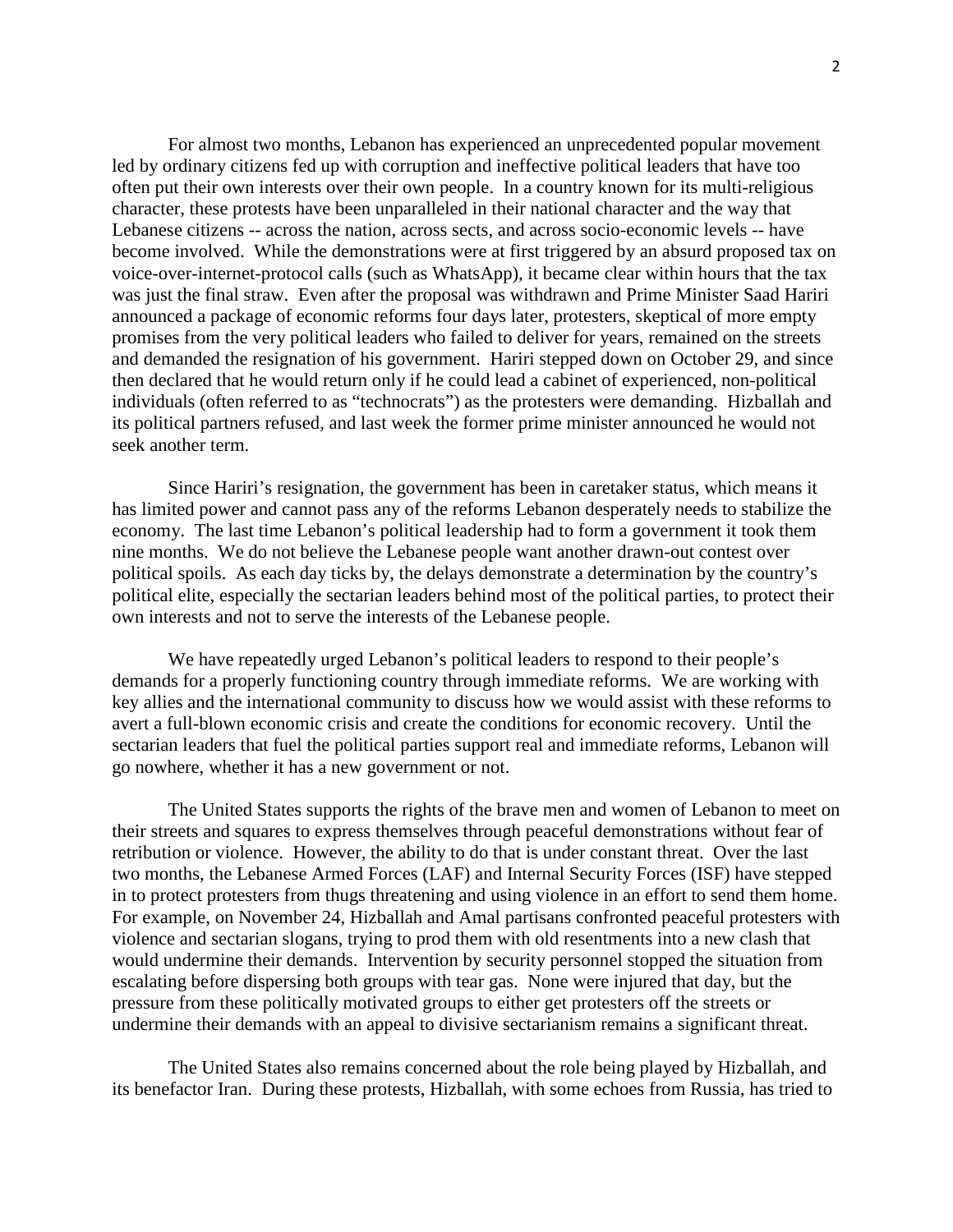blame the United States for instigating the protests. Those efforts have fallen short. Protesters in Lebanon know they are not the puppets of external influence. As noted in our statement on November 18, "the popular demonstrations we have witnessed over the past weeks in Lebanon have clearly shown that it is the Lebanese people that are working together to hold their leaders to account. Any argument to the contrary is frankly insulting to their perseverance and determination to work towards a brighter future."

In stark contrast to Iran and Russia, the United States has partnered with the Lebanese people through a range of humanitarian, economic, and security assistance. Since 2006, we have provided more than \$2 billion to help strengthen the Lebanese Armed Forces. In FY 2018, we obligated, and are currently expending, \$115 million in Economic Support Funds for initiatives in Lebanon that promote employment, good governance, social cohesion, and economic growth. Our projects also improve access to clean water and education, especially in areas heavily impacted by the influx of Syrian refugees. Since the start of the Syrian crisis, the United States has also provided over \$2.3 billion in humanitarian assistance for refugees in Lebanon, as well as the Lebanese communities that host them, including food, shelter, water, medical care, education, and psychological services. This is what we mean when we say America is a force for good in Lebanon.

In Iraq, where I was privileged to serve for two years as the Deputy Chief of Mission and Chargé d'Affaires, the demonstrations that swept Baghdad and the southern provinces in the last two months have exposed growing revulsion for Iraq's political elite by the rest of the population. Although exact numbers are debated, it is clear that hundreds of Iraqis have been killed and as many as 20,000 injured so far. What began as a wave of primarily Iraqi youth demanding the elimination of corruption and greater economic opportunity has transformed into a broader societal movement, with demonstrators spanning religious sect, gender, occupation, and generational lines. Like in Lebanon, these protests arose from popular discontent with endemic corruption and mismanagement, high unemployment, and poor delivery of basic services. The demonstrators want better from their leaders.

Not surprisingly, an important element of this movement has been rejection of Iran's corrupting influence, including anger at Iranian-supported political parties and armed groups. Iraqis increasingly view Iran as having coopted and exploited Iraq's political system, its economy, and its security at the expense of the Iraqi people, and this has clearly made Iran nervous. Thus far, Iran's public attempts to spin the narrative have been met with immediate scorn and mockery, and further lowering the regime's standing with the Iraqi people. At the same time, many protesters have rejected being painted as tools of American influence. Although many protesters are too young to remember Saddam's tyranny, most are intimately familiar with the shortcomings of political elites that many believe the United States is responsible for bringing to power. We must acknowledge and respect the fact that what is occurring in Iraq is indigenous to it and reflects its citizens' needs and desires.

Like in Lebanon, we have called for the government to respect Iraqis' freedom of expression and peaceful assembly. Their voices should be heard without fear of retribution or violence. We are deeply concerned by the killing, kidnapping and intimidation of protesters and civil rights leaders and have demanded that the government protect them and lift restrictions on